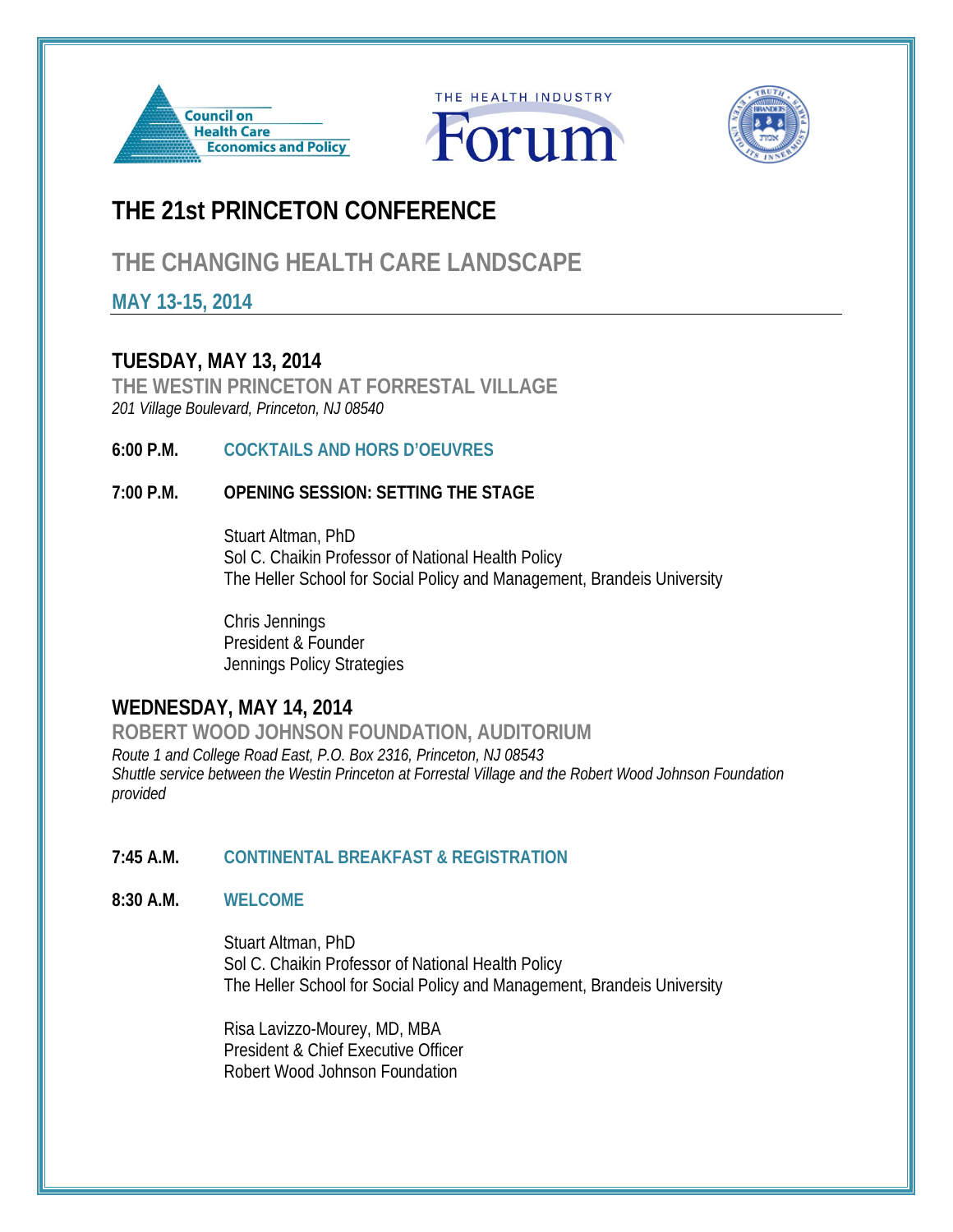### **8:45 A.M. SESSION I: FORCES DRIVING INNOVATION IN THE DELIVERY SYSTEM: WILL THEY IMPROVE QUALITY AND VALUE?**

Although the US has pockets of delivery system innovation, the broader health care market has been slow to adopt new models that emphasize value over volume. The Affordable Care Act (ACA) has fostered new initiatives to accelerate delivery system reform (e.g., accountable care models, bundled payments, patient-centered medical homes) and private payers are implementing similar programs. This session will examine the potential for government initiatives and private sector efforts to promote widespread improvements in delivery system performance. Progress will require greater alignment between governments, insurers, employers, delivery systems, and consumers. Panelists will discuss the prospects of new federal, state, and private reform efforts as well as the challenges these initiatives will encounter. Panelists will also be asked to consider how current reform efforts could be modified to enhance impact on quality and the delivery of high-value care.

#### **MODERATOR**

Robert Mechanic, MBA Senior Fellow, The Heller School for Social Policy and Management Executive Director, The Health Industry Forum Brandeis University

#### **PANEL**

David Blumenthal, MD, MPP President The Commonwealth Fund

Melanie Bella, MBA Director of Medicare-Medicaid Coordination Office Centers for Medicare and Medicaid Services (CMS)

Glenn Steele Jr., MD, PhD President & Chief Executive Officer Geisinger Health System

Jeanene Smith, MD, MPH Administrator, Office of Health Policy and Research Chief Medical Officer Oregon Health Authority (OHA)

### **DISCUSSION**

### **10:15 A.M. BREAK**

### **10:30 A.M. SESSION II: THE NEW MEDICAL WORKFORCE**

Is the health care workforce sufficient to meet the demands of health care coverage expansion? The ACA outlined measures to expand and diversify the workforce supply, and organizations have enhanced system capacity for team-oriented models of care. Panelists will examine current workforce trends, efforts to strengthen the primary care workforce, the role of advanced-practice nurses and pharmacists, and organizational transformation and coordination models to enhance the accountability of care systems.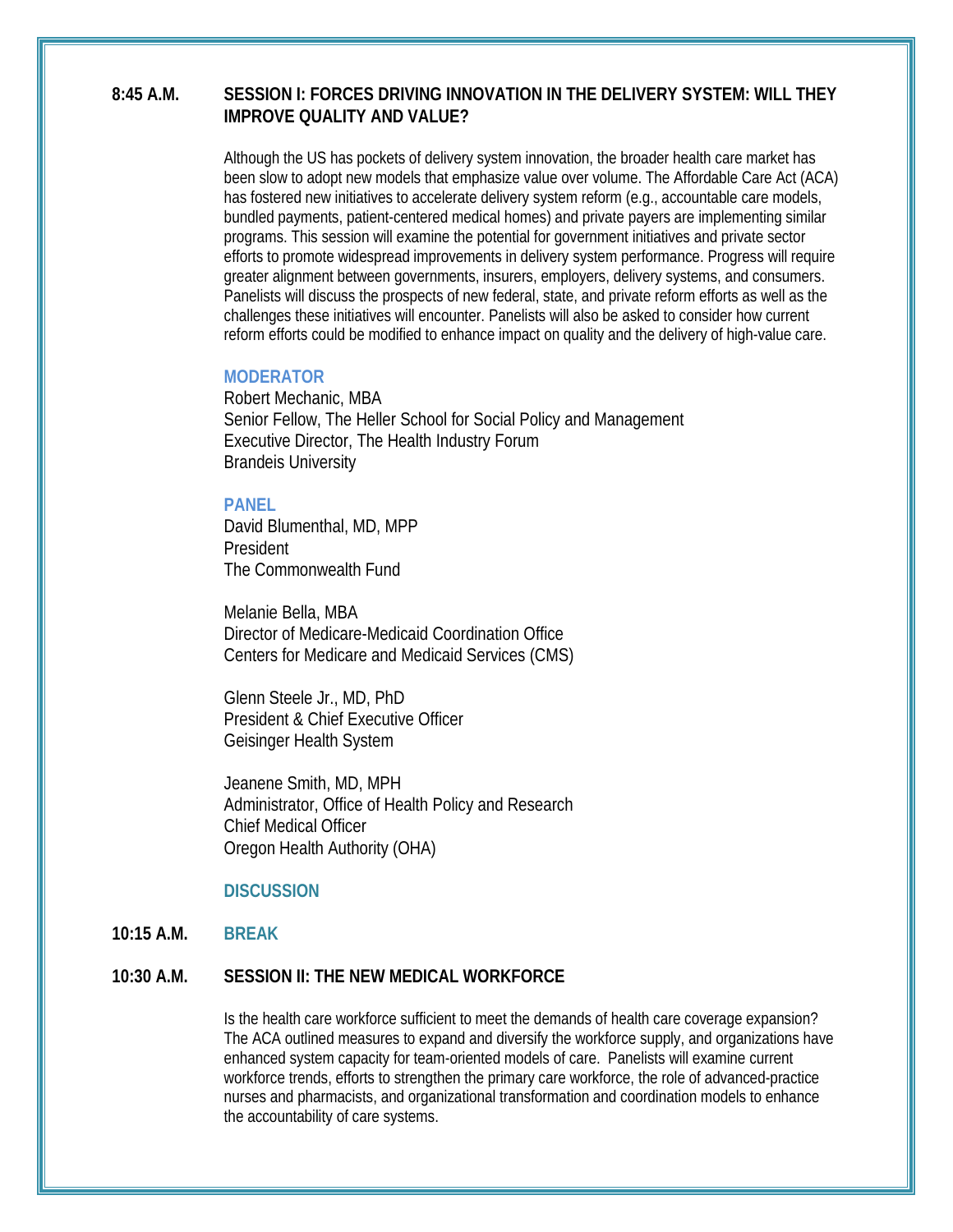### **MODERATOR**

James Madara, MD Chief Executive Officer & Executive Vice President American Medical Association

#### **PANEL**

Uwe Reinhardt, PhD James Madison Professor of Political Economy and Professor of Economics Princeton University

Joyce Pulcini, PhD, RN, PNP-BC, FAAN Professor & Director of Community and Global Initiatives George Washington University School of Nursing

Stephen Shortell, PhD, MPH, MBA Blue Cross of California Distinguished Professor of Health Policy & Management University of California-Berkeley School of Public Health

#### **DISCUSSION**

#### **12:00 P.M. LUNCH**

### **1:00 P.M. SESSION III: THE PRIVATE INSURANCE MARKET**

This session will discuss recent changes in the commercial private insurance market, including industry and consumer perspectives on changes to benefit design and coverage, employersponsored insurance, and the impact of the individual mandate. Panelists will also examine the implementation of state and federal insurance exchanges and the effect of the Administration's transition policy. Implications for the insurance industry, delivery system, employers, and consumers will be presented in the context of recent market and health system reforms.

#### **MODERATOR**

Robert Galvin, MD, MBA Chief Executive Officer, Equity Healthcare The Blackstone Group

#### **PANEL**

Joseph Zubretsky Senior Executive Vice President, National Businesses Aetna, Inc.

James Capretta, MA Senior Fellow, Ethics and Public Policy Center Visiting Fellow, American Enterprise Institute

Tim Jost, JD Robert L. Willett Family Professor of Law Washington and Lee University School of Law

Claire McAndrew, MPH Private Insurance Program Director Families USA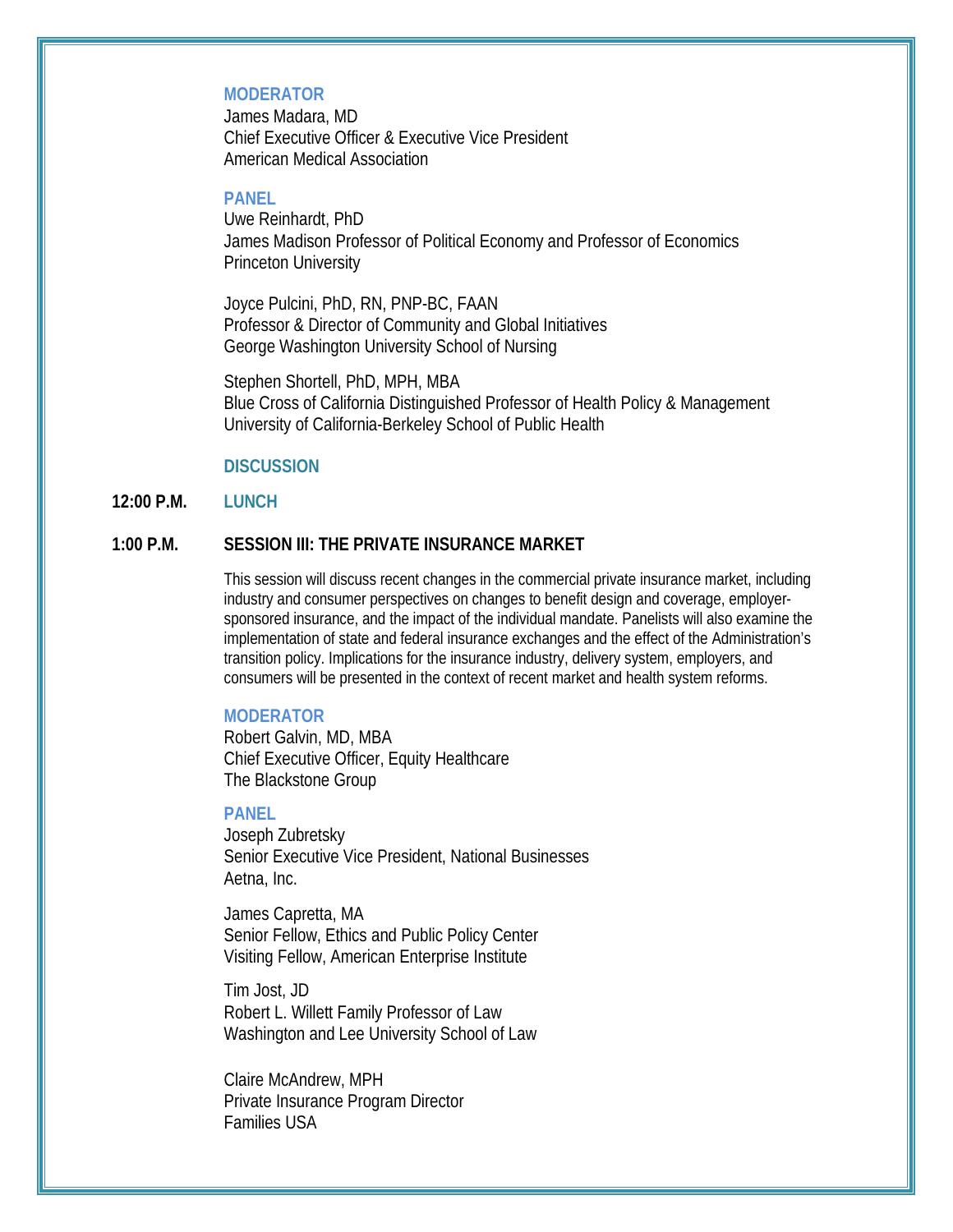### **DISCUSSION**

**2:30 P.M. BREAK**

**2:45 P.M. SESSION IV: MEDICAID AND CHIP TRANSFORMATION UNDER THE AFFORDABLE CARE ACT**

> This panel will focus on how state Medicaid programs are coping with the expansion of coverage required in the ACA and alternative coverage models for the uninsured. Panelists will discuss how state programs and delivery systems are operating under new regulations, including implications for new enrollees and for the safety net. The Children's Health Insurance Program (CHIP) will also be examined within the context of ACA implementation and its impending reauthorization in 2015.

#### **MODERATOR**

Sara Rosenbaum, JD Harold and Jane Hirsh Professor of Health Law and Policy Milken Institute School of Public Health The George Washington University

#### **PANEL**

Andy Allison, PhD Director, Division of Medical Services State of Arkansas Department of Human Services

Michael Doonan, PhD Assistant Professor, The Heller School for Social Policy and Management Executive Director, Massachusetts Health Policy Forum Brandeis University

Matt Salo Executive Director National Association of Medicaid Directors

### **DISCUSSION**

- **4:15 P.M. AFTERNOON SESSION ENDS**
- **5:30 P.M. 1st BUS LEAVES WESTIN PRINCETON AT FORRESTAL VILLAGE FOR PROSPECT HOUSE, PRINCETON UNIVERSITY**
- **5:45 P.M. 2nd BUS LEAVES WESTIN PRINCETON AT FORRESTAL VILLAGE FOR PROSPECT HOUSE, PRINCETON UNIVERSITY**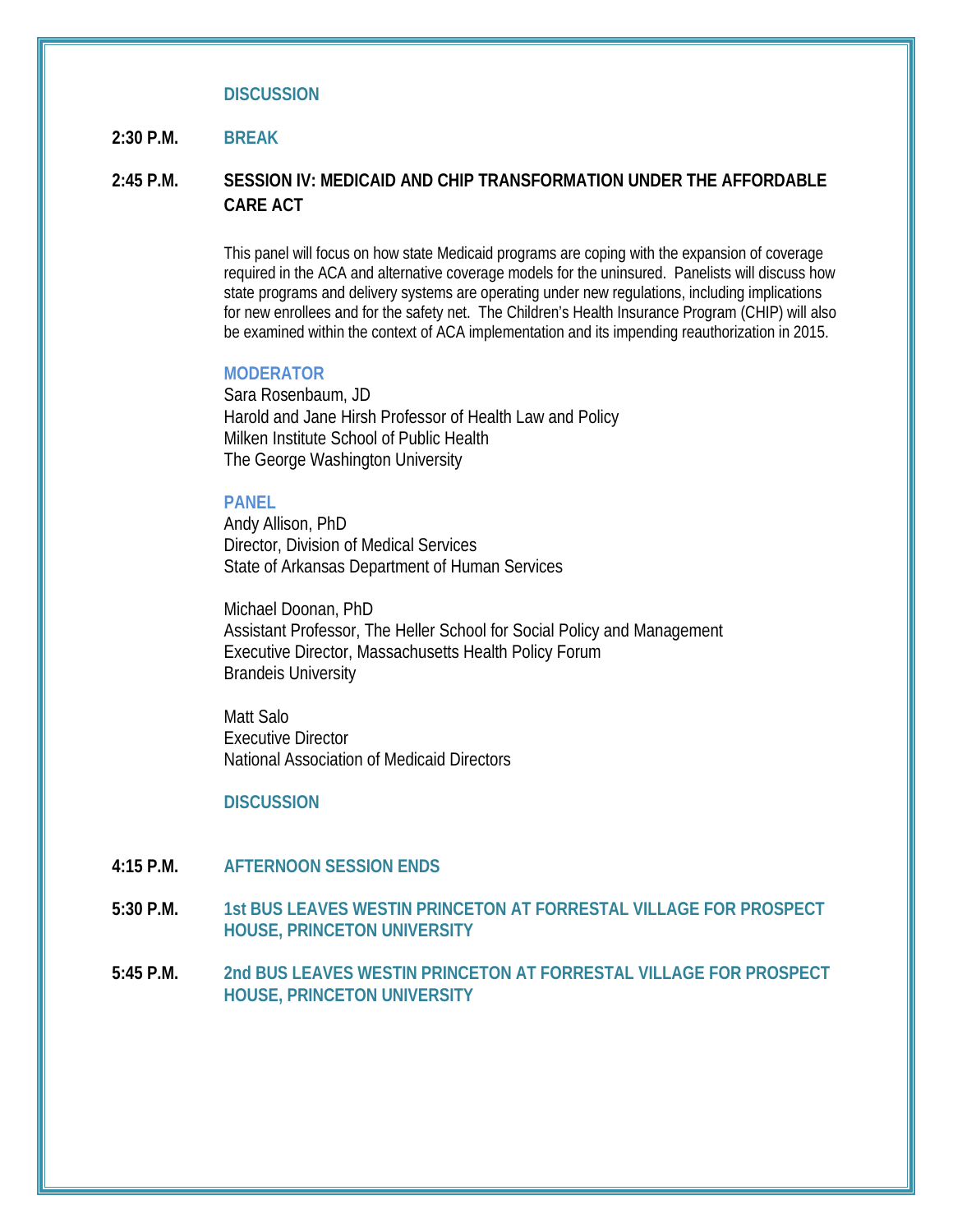# **WEDNESDAY, MAY 14, 2014 – DINNER PROGRAM**

**PROSPECT HOUSE, PRINCETON UNIVERSITY**

### **6:00 P.M. COCKTAILS AND HORS D'OEUVRES**

### **7:00 P.M. SESSION V: CONFRONTING THE AMERICAN HEALTH CARE HUSTLE**

Julie Rovner Robin Toner Distinguished Fellow Kaiser Health News

Susan Dentzer Senior Health Policy Adviser Robert Wood Johnson Foundation

### **AUDIENCE QUESTIONS AND DISCUSSION**

### **DINNER**

- **9:00 P.M. 1st BUS LEAVES PROSPECT HOUSE FOR WESTIN PRINCETON AT FORRESTAL VILLAGE**
- **9:30 P.M. 2nd BUS LEAVES PROSPECT HOUSE FOR WESTIN PRINCETON AT FORRESTAL VILLAGE**

## **THURSDAY, MAY 15, 2014**

**ROBERT WOOD JOHNSON FOUNDATION, AUDITORIUM** *Shuttle service between Westin Princeton at Forrestal Village and The Robert Wood Johnson Foundation provided*

### **7:45 A.M. CONTINENTAL BREAKFAST & REGISRATION**

### **8:30 A.M. SESSION VI: APPLICATION OF EVIDENCE IN VALUE-BASED DECISION MAKING AND COVERAGE**

The introduction of new care delivery models and the promotion of evidence-based care impacts how decisions are made about the development, marketing, coverage, and use of technologies and pharmaceutical products. This session will focus on comparative effectiveness research and how information is translated and used by patients, providers, and industry representatives throughout the health care system. Panelists will discuss the coverage and payment implications of evidence use, including value-based pricing arrangements, coverage decisions, and regulatory barriers to these initiatives.

### **MODERATOR**

Steven Pearson, MD, MSc, FRCP President & Founder Institute for Clinical and Economic Review (ICER)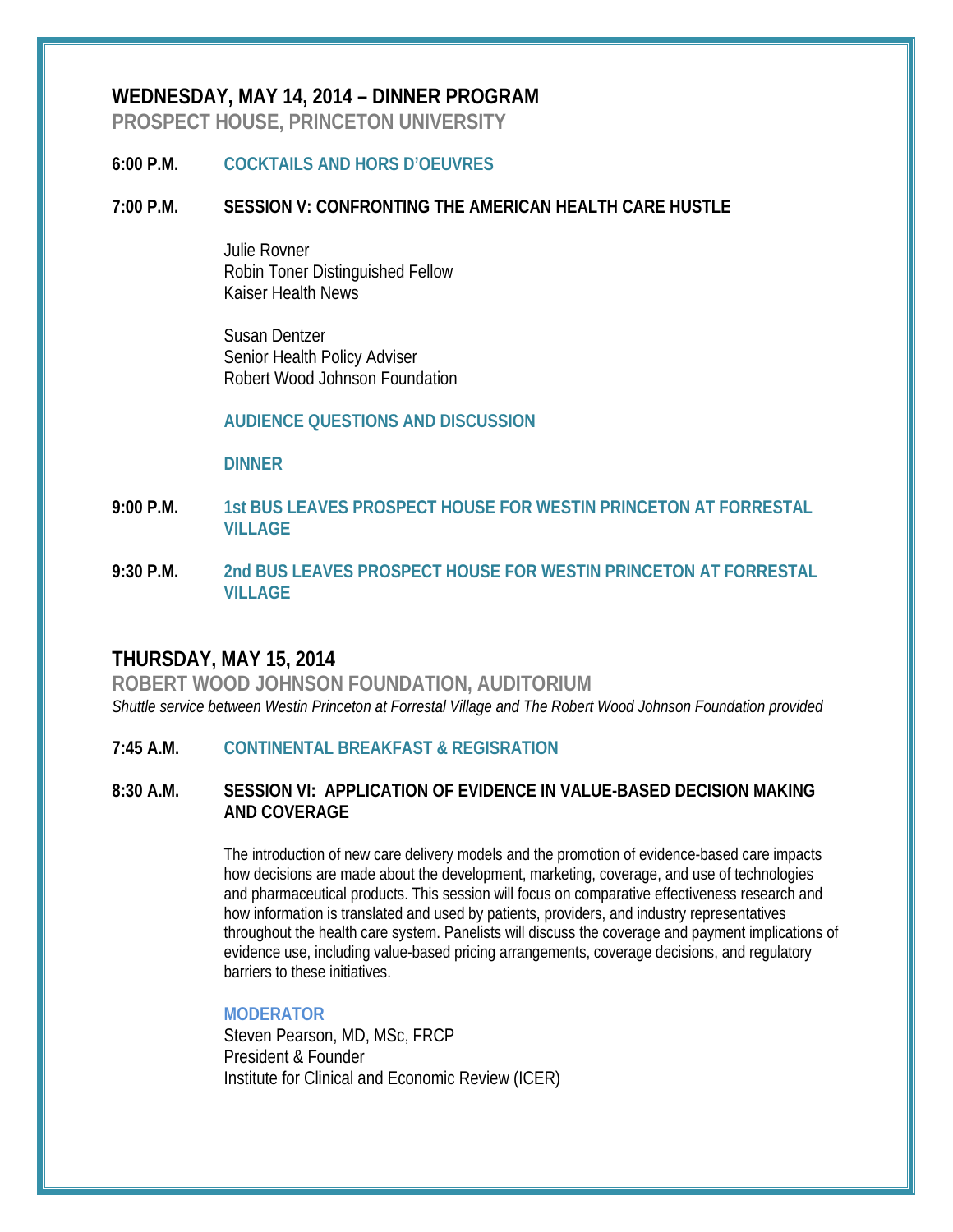#### **PANEL**

Elizabeth Fowler, PhD, JD Vice President, Global Health Policy, Government Affairs & Policy Group, Johnson & Johnson

Troy Brennan, MD, MPH Executive Vice President & Chief Medical Officer CVS Caremark Corporation

Jo Carol Hiatt, MD, MBA, FACS Chair, National Product Council & Chair, Inter-Regional New Technologies Committee Kaiser Permanente

#### **DISCUSSION**

### **10:00 A.M. BREAK**

#### **10:15 A.M. SESSION VII: ENHANCING QUALITY THROUGH PAYMENT REFORM**

Health care payment models have historically promoted a high volume of procedures and services, insufficiently supported system requirements, and denied value-driven care. Panelists will examine how payers might engender change through the creation and implementation of incentives for the delivery of high-quality and cost-effective care. Discussion will also focus on how incentives for high-value care might encourage the reorganization of systems to enhance prevention and promote the quality and affordability of care.

### **MODERATOR**

Karen Wolk Feinstein, PhD President & Chief Executive Officer Jewish Healthcare Foundation

#### **PANEL**

Mark McClellan, MD, PhD Senior Fellow & Director, Initiative on Innovation and Value of Healthcare Brookings Institution

Dana Gelb Safran, ScD Senior Vice President, Performance Measurement and Improvement Blue Cross Blue Shield of Massachusetts

Neel Shah, MD, MPP Executive Director, Costs of Care & Faculty Investigator Ariadne Labs for Health Systems Innovation, Harvard School of Public Health

Sandra Hernández, MD President & Chief Executive Officer, California Health Care Foundation